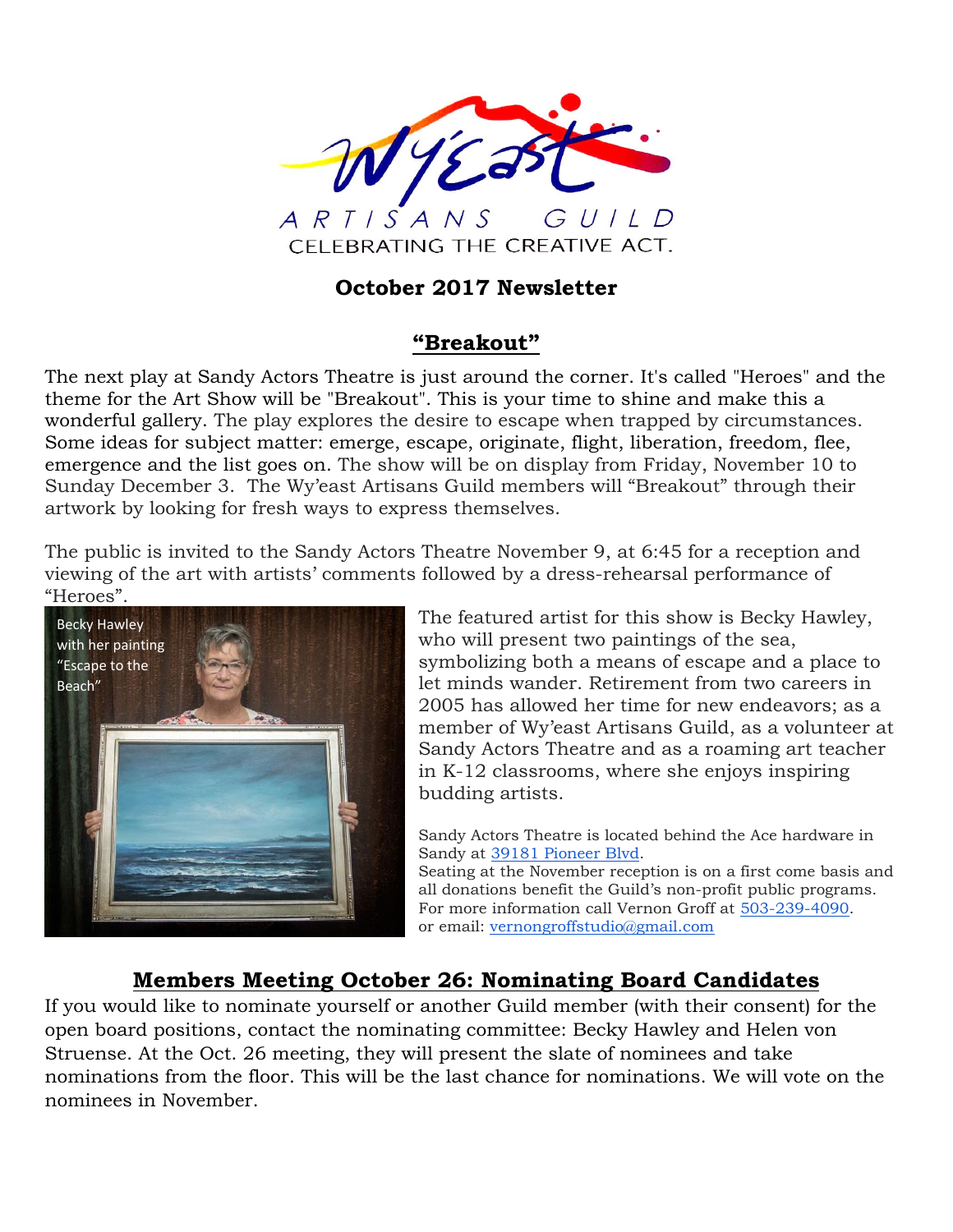### **Member News**



**Micaiah Meyer'**s art will be on display at the Sandy Area Chamber of Commerce through November. Her website is MicaiahMeyer.com. Members interested in having a show in the Chamber should contact JoAnne Rohweder to find out what slots are available.



**Eileen Holzman** had 3 paintings accepted in the Art on Broadway show on 2<sup>nd</sup> and Broadway, Portland to benefit P:ear Programs for children.

She will be giving a presentation at the Pacific Coast Origami convention in CA Nov. 3rd, which is a national event. She has also been invited to show in the gallery at Providence Hospital in Portland. Dates are Jan. 15 - March 15, 2018.

#### **Wy'east Artisans Guild Members Meeting September 28, 2017**

Notes by Dawnna Pearson, secretary

**In attendance:** Jennifer Bliesner, Marcia Morrow, Steve Morrow, Dawnna Pearson, Vern Groff, Cheryl Hooley, Helen von Struense, Joan Ragan, Peyton VanBeek, Micaiah Meyer, Rod Stroh, Becky Hawley, Pam Smithsted, Earlean Marsh, Loisann Young, Wayne (?)

We discussed Rocktober and drew with permanent markers on Mod-Podge coated rocks. During Sharing/Critique time, Joan showed a cement and stained-glass mosaic and a chainsaw-carved "totem-pole", Peyton showed a pastel pencil drawing, Vern showed a mixed media painting, and Dawnna showed a couple of collages.

#### **Sandy Library Spring Theme Show 2018**

We voted for the theme "All Creatures Great and Small". To participate, members must be in good standing (dues paid), attend 3 out of 6 meetings before the show (or provide reasonable excuse), and serve the Guild in some way. If you hold any board, officer, or committee position, that qualifies. Other areas of service include bringing snacks to meetings and theme show reception, or volunteering at a Guild event or class. Jennifer Bliesner is the 2018 theme show head. Contact her if you would like to volunteer on the theme show committee.

We discussed having another **Winter Show** at AntFarm, and the possibility of having a Guild **"open house"** (a casual arts and crafts bazaar at a home or community space). There was some interest, and Jennifer Bliesner will pursue both ideas. If you want to be involved, contact her.

#### **Meeting Programs**

Jennifer is hoping someone will step up to take over her role of planning the member meeting programs. In the mean time, she needs members to give suggestions for programs they'd like. Ideas included workshops in Watercolors, Photography, Calligraphy, Acrylics, Pastels, Paint Mediums and having members share their stories.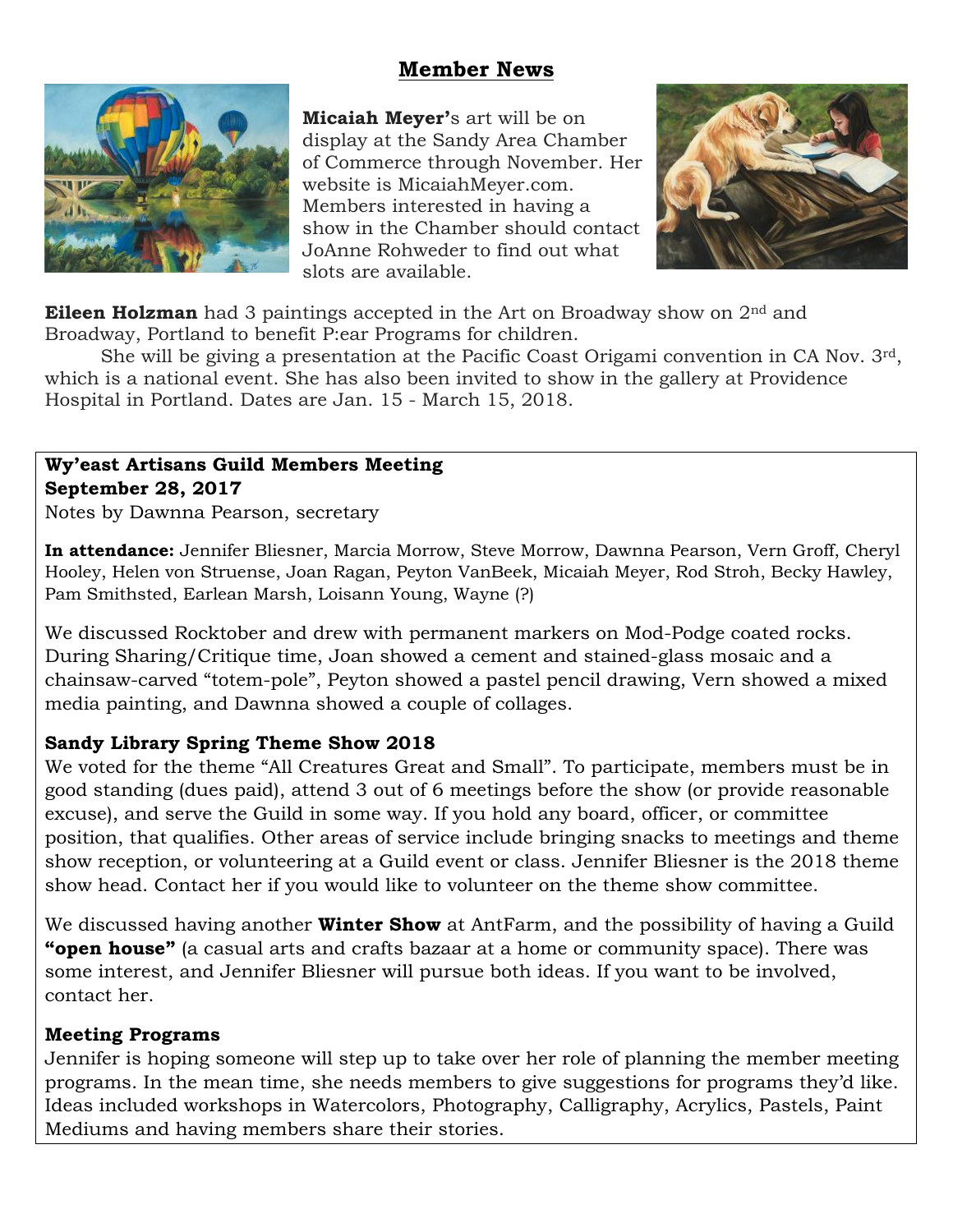### **Rocktober**

#### *Donors:*

AEC \* Boring Bark \* Clackamas County Bank \*Impact Learning Center \* Peak Trophy \* Sandy Décor \* US Bank \* Whippersnappers *And contributions from private donors*

Rocktober was a great success! Many local businesses and organizations gave donations and displayed our rocks. The Sandy Area Chamber of Commerce got into the Rocktober spirit with a rock scavenger hunt, and Becky Hawley and Pam Smithsted did a wonderful job supplying the "Bigfoot" rocks. The First Friday event had low rock-sales, but the rock-painting activity was well-attended and several people expressed an interest in the Guild and youth art class. Thank you to everyone who contributed in one way or another! For all who painted rocks: We still have most of them, and will bring them to the



October members meeting. If you wish to reclaim your rocks (or claim someone else's, with their permission), you may do so, or simply leave them in storage for next year.



**Art Events and Resources**

Mt. Hood Art Online Featuring Pacific Northwest Artists [503-572-9628](tel:(503)%20572-9628) [1-888-369-6802](tel:(888)%20369-6802)

#### *Check Out:*

Gresham Art Shows Gresham Visual Arts Gallery Estacada Art Guild

### *Frames!*

Lea Topliff has lots of frames, both new and used, and some canvases both large and small for sale.

#### **For posting events:** Pamplin Media

quarterly magazine

# **Wy'east Artisans Guild Officers, Board, and Committee Heads**

 $\_$  , and the set of the set of the set of the set of the set of the set of the set of the set of the set of the set of the set of the set of the set of the set of the set of the set of the set of the set of the set of th

Contact information available in your Guild roster. Email Rod Stroh, [rstroh2@frontier.com](mailto:rstroh2@frontier.com), if you can't find yours.

**President**: Jennifer Bliesner **Vice President:** Marcia Morrow **Secretary:** Dawnna Pearson **Treasurer**: Cheryl Hooley **Board Members**: Jennifer Bliesner, Loisann Young, Marcia Morrow, Earlean Marsh, Cheryl Hooley **Meeting Programs:** Jennifer Bliesner **Hospitality:** Helen von Struense

**Website & Social Media:** Debi Vann **Art Education & Kids Outreach:** Dawnna Pearson **Newsletter:** Dawnna Pearson **Membership (Roster):** Rod Stroh **Library Theme Show:** Jennifer Bliesner **Chamber Shows:** JoAnne Rohweder **Sandy Actor's Theatre Shows:** Vern Groff **Other Shows:** Jennifer Bliesner